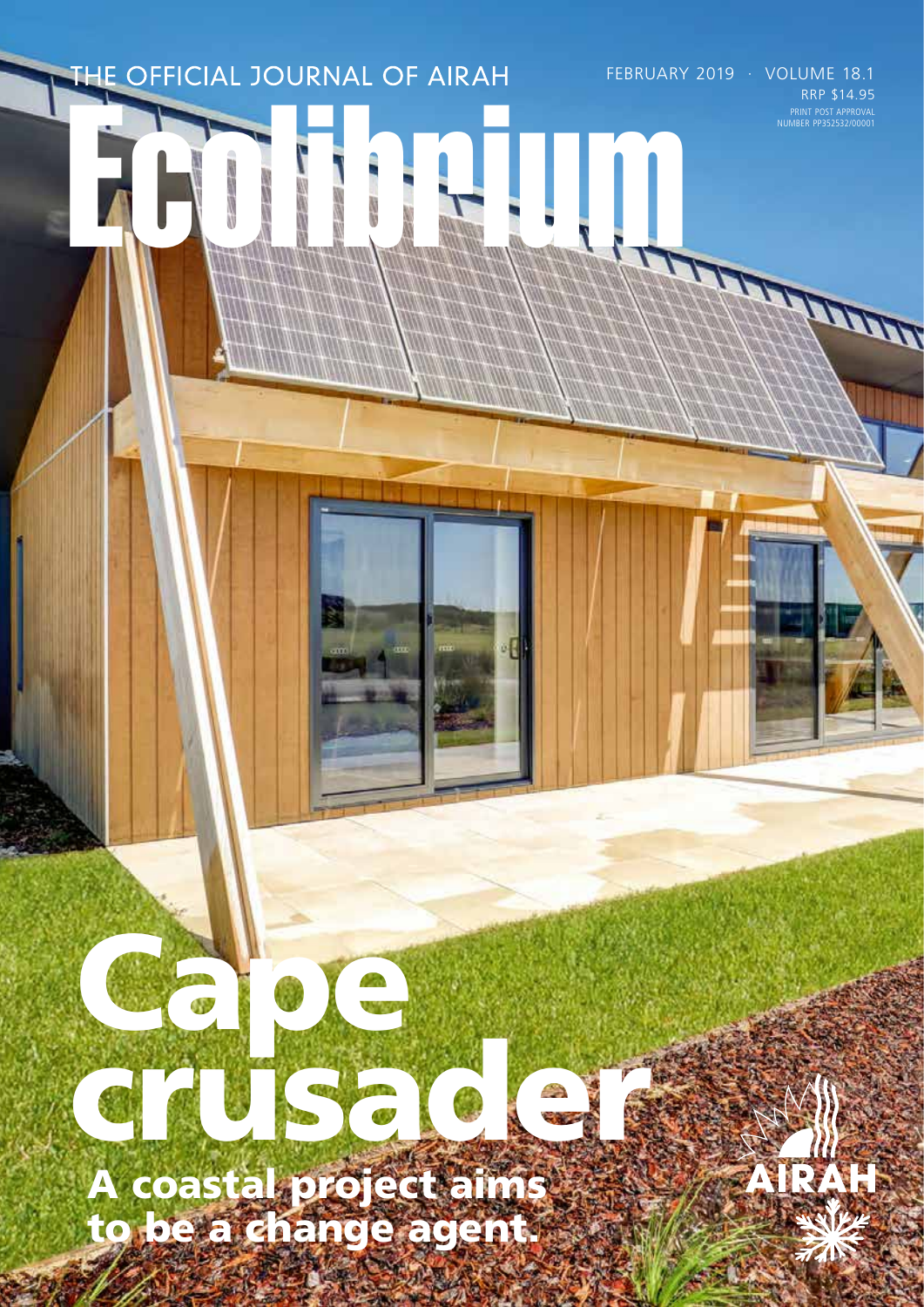# AIRAH MEMBER PROFILE



# **FIRST PRINCIPLES MAN**

**A love of engineering and an approach based firmly on logic and understanding has helped Phillip Carruthers, F.AIRAH, build a career in HVAC&R that now spans around 50 years. He shares his insights, some stories about memorable projects, and his plans for the future.**

# Ecolibrium: When did you first decide you wanted to be an engineer, and how did you get to where you are today?

Phil Carruthers: I always wanted to be an engineer! My first idea was to go for automotive stuff designing cars, but I started with earthmoving equipment such as rippers.

We actually developed a ripper for a Caterpillar D9 that cut a swathe six feet deep and six inches wide to simultaneously lay a telephone cable for Telecom. It was magnificent to see working.

I moved on from there to air conditioning in 1969. I knew nothing, of course, but learnt from some very knowledgeable people. The biggest thing I learnt was to listen to everyone, then make up my own mind.

# Eco: How would you characterise your approach to work? What are the fundamentals to your philosophy and process?

PC: When you don't know, take it back to first principles. In my contracting days my partner and I established a business line manufacturing very robust air conditioning units for extreme ambient conditions like coke ovens and blast furnaces.

There were no selection tables available, and even normal refrigerants couldn't handle the pressures.

We selected CFC114 and had to size condenser and evaporator coils. So we went back to first principles and sized the coils, TX valve, and so on, then had them checked by coil manufacturers. They worked.

When you don't know, take it back to first principles

I now work in all building services disciplines and apply the same first principles philosophy. If in doubt, ask.

#### Eco: Do you have a checklist you always follow at the start of a project? Do you still work on projects, and if not, do you miss this type of work?

PC: I dislike checklists immensely and consider them unprofessional. My thoughts are not shared by a lot of people, I guess. I don't even like shopping lists.

I don't do projects like I once did, but I get involved in determining project directions and solutions for others to design and document. I don't miss the detailed stuff and certainly don't miss the need to coordinate with CAD. And for the first time in 45 years I don't have a timesheet.

#### Eco: Are you open to new ideas, or are the old ways the best ways? Do you like to collaborate?

PC: Absolutely! I've embraced new technology all the way down the line with the emergence of digital technology for control, magnetic bearing compressors, and even the adiabatic air-cooled condenser. You only have to compare chillers from when I started to what we get now. They used to be the great energy consumer, but fans and pumps have taken over.

As for collaboration, I was in Canada looking at a compressor factory and had been using adiabatic condensers on a project. I suggested to both manufacturers that they should collaborate and build an adiabatic air-cooled chiller. However, there are many places where the old ways remain viable – and sometimes they're the only solution.

#### Eco: What are your favourite projects you have worked on and why?

PC: In the mid 80s I worked on the redevelopment of Hayman Island in the Whitsundays with no budget and seemingly a bottomless pocket, which was interesting. I didn't design the plant but was involved in the delivery process and had to react